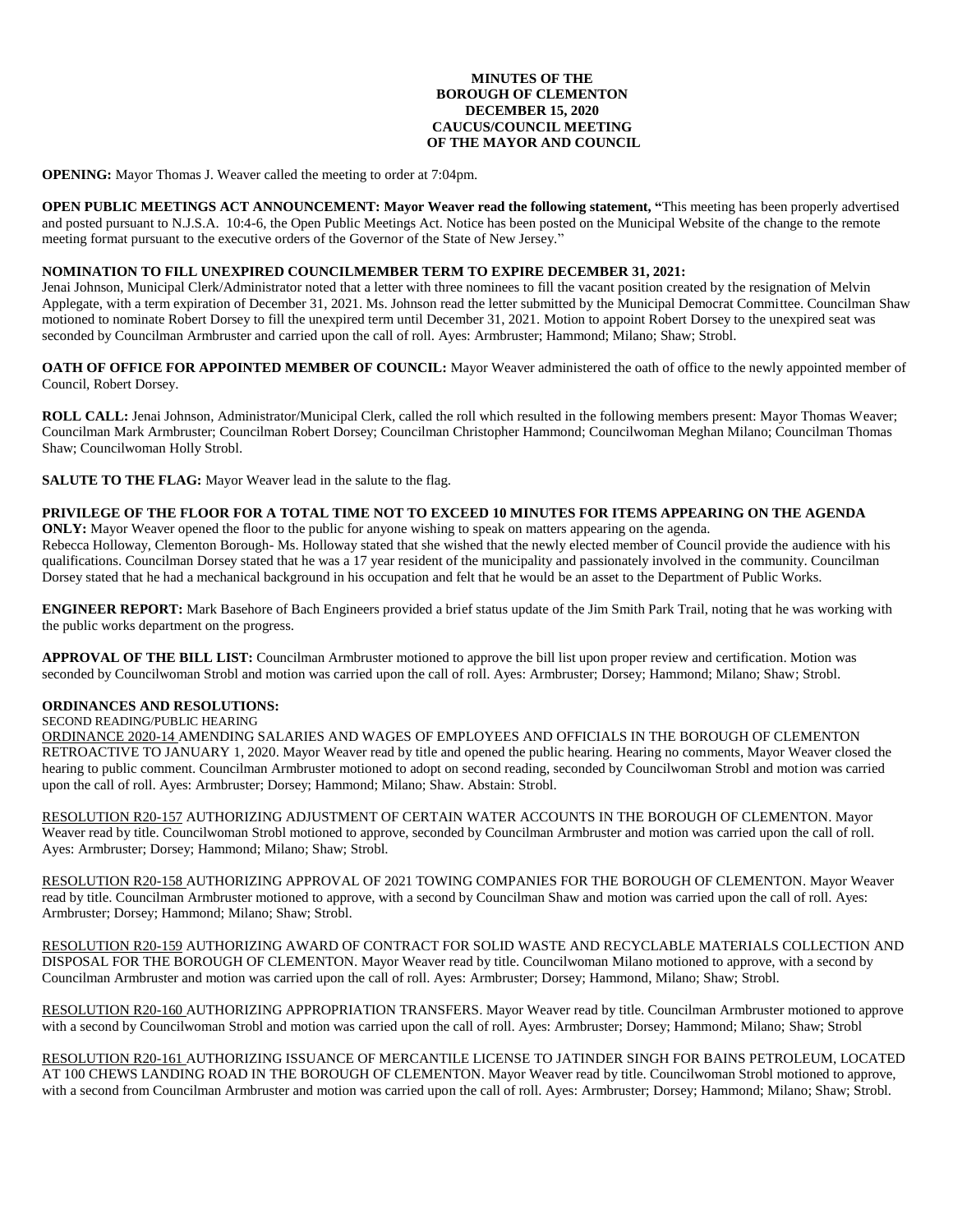RESOLUTION R20-162 APPROVING RAFFLE APPLICATION 2020-02 FOR ST. MARY'S EPISCOPAL CHURCH. Mayor Weaver read by title. Councilman Armbruster motioned to approve, seconded by Councilman Shaw and motion was carried upon the call of roll. Ayes: Armbruster; Dorsey; Hammond; Milano; Shaw; Strobl.

RESOLUTION R20-163 AUTHORIZING ISSUANCE OF MERCANTILE LICENSE TO MARK MICHAEL AND CHASTITY RUSSELL FOR OPERATION OF JAY'Z BARBER SHOP AND GROOMING SALON, LOCATED AT 1 BERLIN ROAD IN THE BOROUGH OF CLEMENTON. Mayor Weaver read by title. Councilwoman Strobl motioned to approve, seconded by Councilwoman Milano and motion was carried upon the call of roll. Ayes: Armbruster; Dorsey; Hammond; Milano; Shaw; Strobl.

RESOLUTION R20-164 CONFIRMING CANCELLATION OF TAXES DUE TO 100% DISABLED VETERAN STATUS FOR BLOCK 146, LOT 19, OTHERWISE KNOWN AS 115 ERIAL ROAD. Mayor Weaver read by title. Councilwoman Milano motioned to approve, with a second by Councilman Shaw and motion was carried upon the call of roll. Ayes: Armbruster; Dorsey; Hammond; Milano; Shaw; Strobl.

RESOLUTION R20-165 AUTHORIZING PRECISE SALARIES FOR CERTAIN EMPLOYEES IN THE FIRE SAFETY DEPARTMENT RETROACTIVE TO JANUARY 1, 2020. Mayor Weaver read by title. Councilman Armbruster motioned to approve, with a second from Councilman Dorsey and motion was carried upon the call of roll. Ayes: Armbruster; Dorsey; Hammond; Milano; Shaw; Strobl.

RESOLUTION R20-166 AUTHORIZING ANNUAL STIPEND FOR DEPUTY EMERGENCY MANAGEMENT COORDINATOR, EFFECTIVE BEGINNING THE 4TH QUARTER, TO LEAH FREILING. Councilwoman Milano motioned to approve, seconded by Councilman Armbruster and motion was carried upon the call of roll. Ayes: Armbruster; Dorsey; Hammond; Milano; Shaw; Strobl.

# **NEW BUSINESS:**

REQUEST FOR USE OF COMMUNITY CENTER BY KNIGHTS OF COLUMBUS ON JANUARY 15, 2021 FOR BLOOD DRIVE, 3PM-8PM-Mayor Weaver reported that he had been contacted and a request had been submitted by the Knights of Columbus to host a blood drive in conjunction with the American Red Cross for a blood drive to be held as described. Mayor Weaver noted that the social distancing and COVID executive orders would be abided by and all necessary precautions taken. There were no objections from Council. Mayor Weaver noted that Public Works would open the building for the event, and he would be responsible for securing the facility at the conclusion.

SAFE STREETS TO SCHOOLS SILVER STATUS- Councilwoman Strobl reported that the Borough had received Silver Certification Status through the Safe Streets to Schools Funding Program. Councilwoman Strobl also noted that she and the committee desired to orchestrate the creation of a community garden . Councilwoman Strobl stated that suggestion had been made for the location in the rear of the Senior Center. It was noted that there were no objections and Councilwoman Strobl was instructed to bring concrete plans and a diagram of the proposed garden to a future Council Meeting.

USE OF FIRE VEHICLES CHRISTMAS EVE- Councilman Shaw stated that he had been contacted by Randall Freiling, Chief of the Clementon Fire Rescue, who had requested use of all four fire apparatus for Santa. Councilman Shaw also noted that the Fire Rescue had arranged photos with Santa, in accordance with the appropriate social distancing measures, on December 20<sup>th</sup> from 1pm-5pm. There were no objections by the governing body.

NO SHAVE NOVEMBER- Councilwoman Strobl stated that the Police Department had participated in No Shave November and raised funding in the amount of \$550 for a charitable cause.

# **PRIVILEGE OF THE FLOOR:**

Mayor Weaver opened the floor to the public for anyone in the audience wishing to speak.

Brenda Franks, Clementon Borough- Mrs. Franks stated that she was concerned that animals would neglect to rabies vaccines if the Borough did not offer the winter free clinic. Jenai Johnson reported that she had reached out to the County to obtain availability of the vaccine, and if the county would be providing to municipalities.

Mrs. Franks also asked if there had been any research and progress on the possibility of the Sandberg building being preserved and moved to an alternate location. Brief discussion occurred and Mayor Weaver noted that Councilwoman Franks stated that she was concerned that animals would neglect to rabies vaccines if the Borough did not offer the winter free clinic. Jenai Johnson reported that she had reached out to the County to obtain availability of the vaccine, and if the county would be providing to municipalities.

Councilwoman Franks also asked if there had been any research and progress on the possibility of the Sandberg building being preserved and moved to an alternate location. Brief discussion occurred and Mayor Weaver noted that the project was likely cost prohibitive due to the cost of the land and the price of moving the building.

Rebecca Holloway, Clementon Borough- Ms. Holloway stated that she was not able to view the documents related to the meeting on the website. Jenai Johnson reported that there had been technical difficulties with the ability to load documents to the site, and the issue was being resolved. Jenai Johnson stated that she would email the supporting documents to Ms. Holloway.

Ms. Holloway expressed her dismay at the proposed candidates for the vacant Council seat, specifically that Juanita London had not been presented the opportunity. Councilwoman Strobl stated that the position had been advertised on the Clementon Democrat Committee Facebook, and Ms. London had not expressed interest. Councilman Armbruster stated that it was the responsibility of the municipal committee to present the names, and not specifically detail the process in which they were chosen.

John Schmidt, Gloucester City- Mr. Schmidt stated that some North Jersey municipalities had partnered with a veterinarian to obtain the required vaccines to host the clinics. Mr. Schmidt also noted that the Clementon Housing Authority was half way through the replacement of the flooring project. Mr. Schmidt also stated that he wished to thank Melvin Applegate for his service to the Borough and wished the best to the new member of Council.